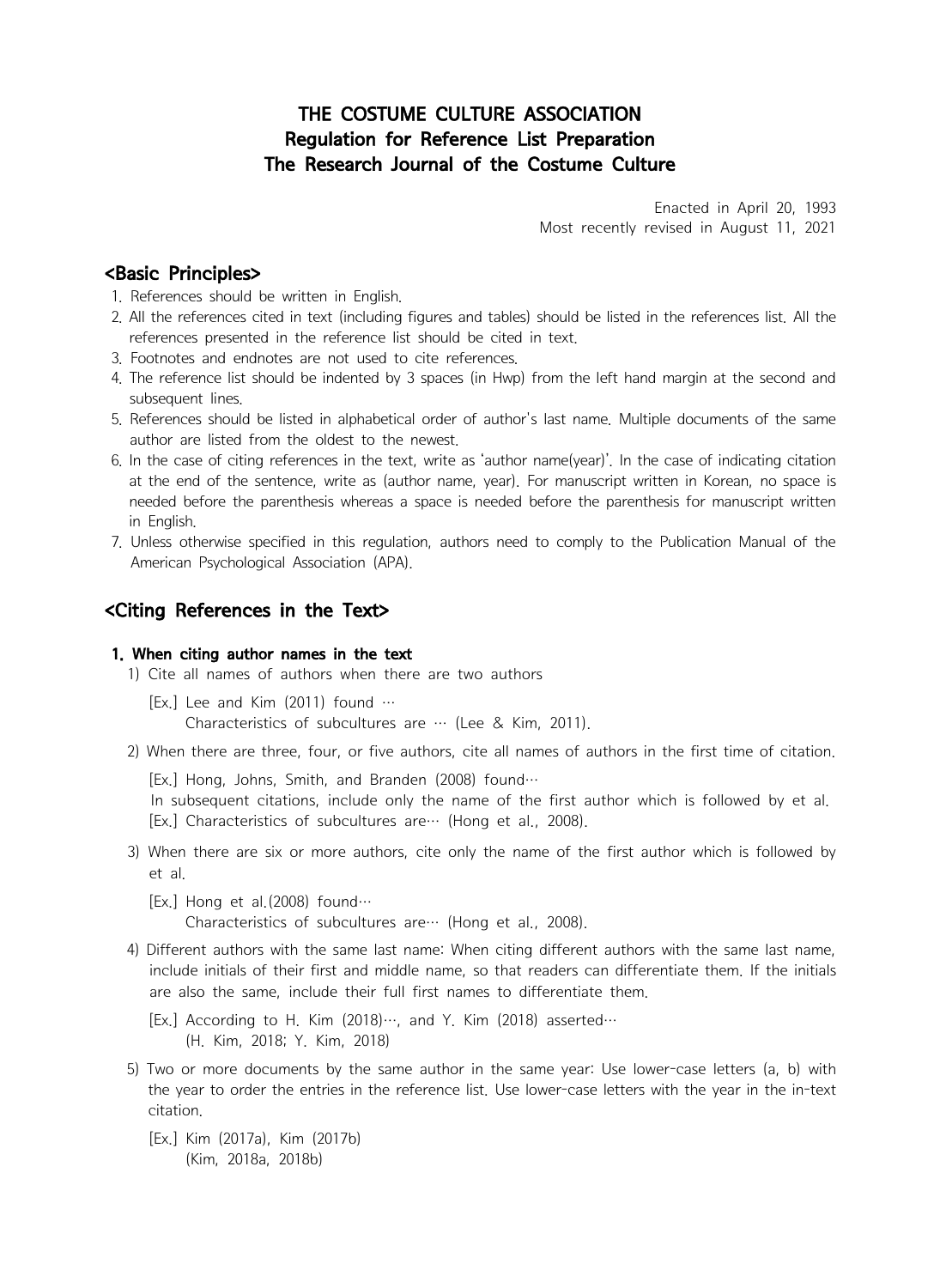6) Two or more documents by the same first author but different the second author: If two or more references with more than three last names with the same year shorten to the same form, cite the last name of the first auth more references with more than three last names with the same year shorten to the same form, cite the last name of the first authors and those of as many of the subsequent authors 6) Two or more documents by the same first author but different the second author: If two more references with more than three last names with the same year shorten to the s<br>form, cite the last name of the first authors a 6) Two or more documents by the same f<br>more references with more than three<br>form, cite the last name of the first aut<br>as necessary to distinguish the references<br>[Ex.] Lee, K. H., Kim, H., Park, G. H., an<br>→Lee, K. H., Kim 6) Two or more documents by the same first author but different the second author: I<br>more references with more than three last names with the same year shorten to t<br>form, cite the last name of the first authors and those 6) Two or more documents by the same f<br>more references with more than three<br>form, cite the last name of the first aut<br>as necessary to distinguish the reference:<br>[Ex.] Lee, K. H., Kim, H., Park, G. H., an<br>→Lee, Kim, Park more references with more than three last names with the same year shorten to the same<br>form, cite the last name of the first authors and those of as many of the subsequent authors<br>as necessary to distinguish the reference

as necessary to distinguish the reterences, followed by 'et al.'<br>
[Ex.] Lee, K. H., Kim, H., Park, G. H., and Lee, S. S. (2018) …<br>  $-$ Lee, K. H., Kim, D. H., Shin, H., and Lee, H. S. (2018) …<br>  $-$ Lee, K. H., Kim, D. H., S

### 2. When citing two or more documents within the same parentheses

### 3. Organizations as authors

Lee, K. H., Kim, D. H., Shin, H., and Lee, H. S. (2018) …<br>
—Lee, Kim, Shin et al. (2018)<br>
2. When citing two or more documents within the same parentheses<br>
Write author names in alphabetical order as presented in the refer alphabetical order. The name of some group authors is spelled out in the first citation and **2. When citing two or more documents within the same parentheses**<br>Write author names of each document.<br>IEx.] Prior studies (Albert & Kolins, 2006; Edwin, 1998; Pepperberg et al., 1990) reported<br>**3. Organizations as author 3. Organizations as authors**<br>
The name of organizations that serve as authors (e.g., corporation, association) is spelled out in alphabetical order. The name of some group authors is spelled out in the first citation and

- 
- 

abbrewated thereatter.<br>
[Ex.] First citation: … are reported (National Institute of Retailing [NIS], 1999).<br>
[Ex.] Second citation: … are found (NIS, 1999).<br> **4. Translate works**<br>
List names of the original authors, and l words of the title. Use double quotation marks on the title. **4. Translate works**<br> **4. Translate works**<br>
List names of the original authors, and list both publication year<br>
[Ex.] … is mentioned (Frings, 2003/2011).<br> **5. Newspaper/magazine articles without authors**<br>
Write the title List names of the original authors, and list both publication years of or<br>
[Ex.] … is mentioned (Frings, 2003/2011).<br> **5. Newspaper/magazine articles without authors**<br>
Write the title of the article in stead of an author. Write the title of the article in stead of an author, When the title is too long, cite the first 2-3 words of the title. Use double quotation marks on the title.<br>
[Ex.] … are in fashion ("New style comes", 2004).<br> **6. Boo** 

**Ex.**] … are in fashion ("New style comes", 2004).<br> **6. Books without authors (reports, catalogs, etc.)**<br>
Write the title of the book in italics.<br>
[Ex.] … are in fashion (*Complete guide to sewing,*<br> **7. Dictionary**<br>
Writ

**6. Books without authors (reports, catalogs, etc.)**<br>
Write the title of the book in italics.<br>
[Ex.] … are in fashion (*Complete guide to sewing*, 1987).<br> **7. Dictionary**<br>
Write the words cited from dictionary in stead of Solutionary<br>
S. Dictionary<br>
Write the words cited from dictionary in stead of an author, using double quotation marks,<br>  $[Ex.]$  … are indicated ("String art", 2020).<br>
8. Secondary sources<br>
Write the original work and give a Write the words cited from dictionary in stead of an author, using double<br>
[Ex.] … are indicated ("String art", 2020).<br> **8. Secondary sources**<br>
Write the original work and give a citation for the secondary source in<br>
secon **8. Secondary sources**<br>
Write the original work and give a citation for the secondary source in<br>
secondary source in the reference.<br>
[Ex.] Seidenberg and McClelland's research (as cited in Coltheart et al., 199<br> **9. Legal** 

### 9. Legal materials

## 10. Patent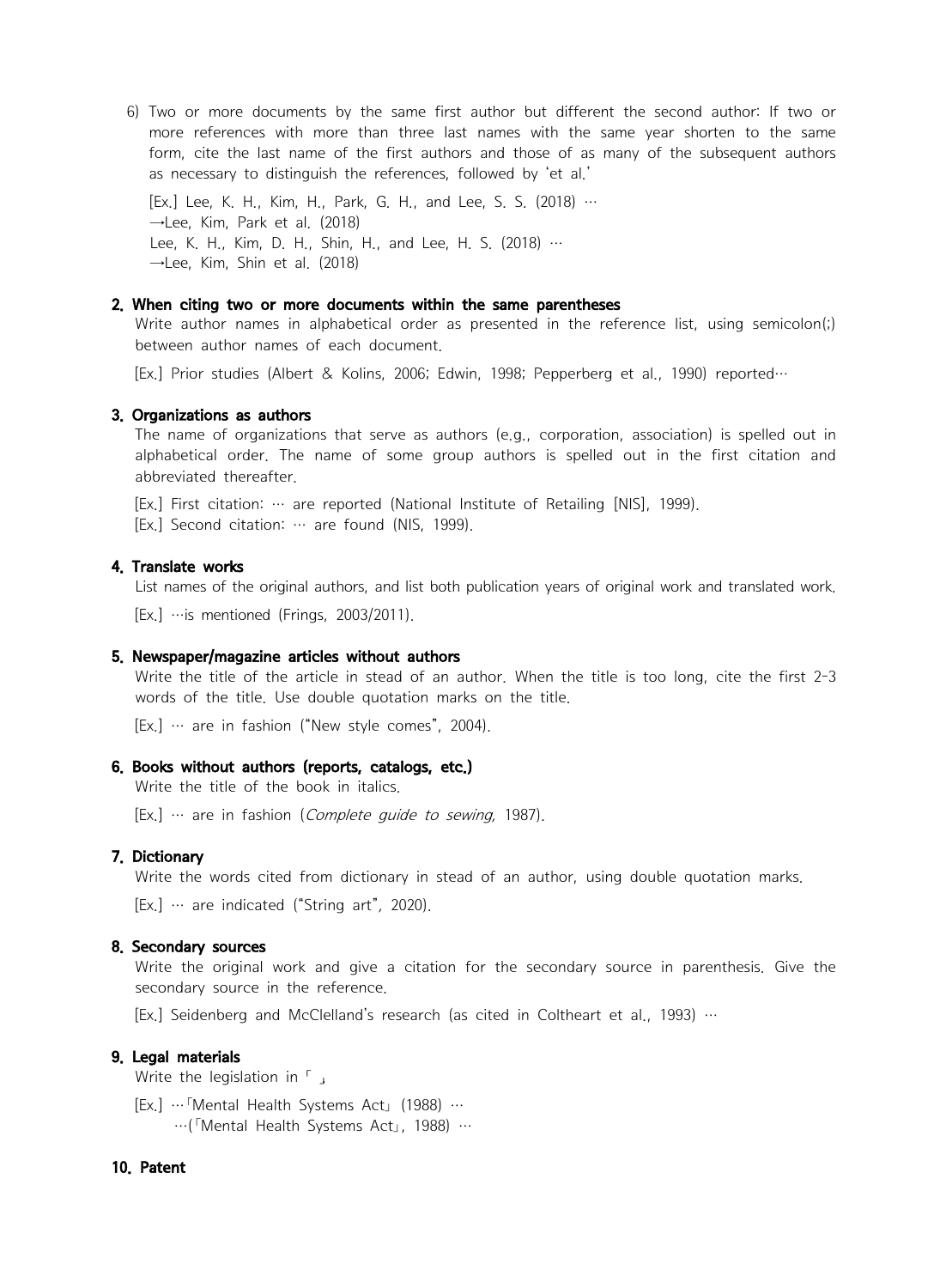Write patent number and year.<br>
[Ex.] … Korean Patent No. 10-1071481 (2011) …<br>
… (U.S. Patent No. 123,445, 1988) … Write patent number and year.<br>
[Ex.] … Korean Patent No. 10-1071481 (2011) …<br>
… (U.S. Patent No. 123,445, 1988) …<br> **11. Pictures and visual images** 

### 11. Pictures and visual images

Write patent number and year.<br>
[Ex.] ... Korean Patent No. 10-1071481 (2011) ...<br>
... (U.S. Patent No. 123,445, 1988) ...<br> **11. Pictures and visual images**<br>
Any pictures or visual images cited from other documents should b sources are presented as Figures. Below the figure title, write 'Adapted or Reprinted from author. (year).' For publication with page numbers, provide page numbers. For online resources, provide URL of the source. If you have modified the original picture, note "Adapted from~"; if you use the original itself, note "Reprinted from $\sim$ ". Indicate the reference of the figures and visual images in ... (U.S. Patent No. 123,445, 1<br> **11. Pictures and visual images**<br>
Any pictures or visual images cited<br>
sources are presented as Figures. Be<br>
(year).' For publication with page ni<br>
URL of the source. If you have modi<br>
orig **11. Pictures and visual images**<br>Any pictures or visual images cited from other docu<br>sources are presented as Figures. Below the figure title<br>(year).' For publication with page numbers, provide pa<br>URL of the source. If yo **11. Pictures and visual images**<br>Any pictures or visual images cited from other documents should be cited. In<br>sources are presented as Figures. Below the figure title, write 'Adapted or Reprint<br>(year).' For publication wi Any pictures or visual images cited from other documents should be cited. In the text, these<br>sources are presented as Figures. Below the figure title, write 'Adapted or Reprinted from author.<br>(year).' For publication with

permission. original itself, note "Reprinted from~". Indicate the<br>the reference list.<br>[Ex.] <Fig. 1> Title<br>Reprinted from authors. (year). p.10.<br>Reprinted from authors. (year). http://www.cos<br>Adapted from authors. (year). p.10. Copyri the reference list.<br>
[Ex.] <Fig. 1> Title<br>
Reprinted from authors. (year). p.10.<br>
Reprinted from authors. (year). http://www.costu<br>
Adapted from authors. (year). p.10. Copyright :<br>
permission.<br> **12. YouTube channel and Ins** 

## 12. YouTube channel and Instagram sources

## <Preparation of Reference List>

## 1.Journal articles

- 12. YouTube channel and Instagram sources<br>
[Ex.] PsycINFO (n.d.) or (PsycINFO, n.d.)<br>
PsycINFO (2018) or (PsycINFO, 2018)<br>
<br> **SPreparation of Reference List>**<br>
1) Two authors: Authors. (year). Title of the article. *Journa* **<Preparation of Reference List>**<br> **1. Journal articles**<br>
1) Two authors: Authors. (year). Title of the article<br>
[Ex.] Pavio, A., & Chun, J. (1994). Perceptiona<br>
524-536.<br>
2) More than three to seven authors<br>
[Ex.] Horowit **Christian of Reference List>**<br> **1. Journal articles**<br>
1) Two authors: Authors. (year). Title of the article. *Journal Title, volume*(Issue), Pages.<br>
[Ex.] Pavio, A., & Chun, J. (1994). Perceptional comparisons. *Journal o* prototype in abnormal psychology. Memory & Cognition, 42(1), 62-75.<br>
1994). Perceptional comparisons. Journal of Social Issues, 72(3), 524-536.<br>
2) More than three to seven authors<br>
[Ex.] Horowits, L. M., Post, D. L., Fren
	- -
	-
- [Ex.] Pavio, A., & Chun, J. (1994). Perceptional comparisons. *Journal of Social Issues, 72*(3), 524-536.<br>[Ex.] Pavio, A., & Chun, J. (1994). Perceptional comparisons. *Journal of Social Issues, 72*(3), 524-536.<br>2) More th N. (2004). Effects of quitting smoking on EEG activation and attention last for more than 31 days and are more severe with stress, dependence, DRD2 A1 allele, and depressive traits. Nicotine & Tobacco Research, 6(2), 249-267, doi:10.1080/14622200410001676305 [Ex.] Horowits, L. M., Post, D. L., French, R. S., Wallis, R. D., & Siegelman, E. Y. (2003). The<br>prototype in abnormal psychology. *Memory & Cognition*, 42(1), 62-75.<br>3) More than three to eight authors: Write the fist si N. (2004). Effects of quitting smoking<br>days and are more severe with stre<br>Nicotine & Tobacco Research, 6(2), :<br>4) Journal article with DOI<br>[Ex.] Lee, K. H., & Seo, H. J. (2013). Effects<br>on consumer attitudes toward clott<br>
	-
- on consumer attitudes toward clothing products. The Research Journal of the Costume Culture, 21(3), 440-451. doi:10.7741/rjcc.2013.21.3.440 days and are more severe with stress, dependence, DKDZ AT allele, and depressive trans.<br> *Nicotine & Tobacco Research*, 6(2), 249-267. doi:10.1080/14622200410001676305<br>
4) Journal article with DOI<br>
[Ex.] Lee, K. H., & Seo, [Ex.] Lee, K. H., & Seo, H. J. (2013). Effects of direction and evaluative contents of online reviews<br>on consumer attitudes toward clothing products. *The Research Journal of the Costume<br>Culture, 21*(3), 440-451. doi:10.77
	- - Knowledge Management Research & Practice. Advance online publication. doi:10.4157/palgrave. kmrp.8500141
		-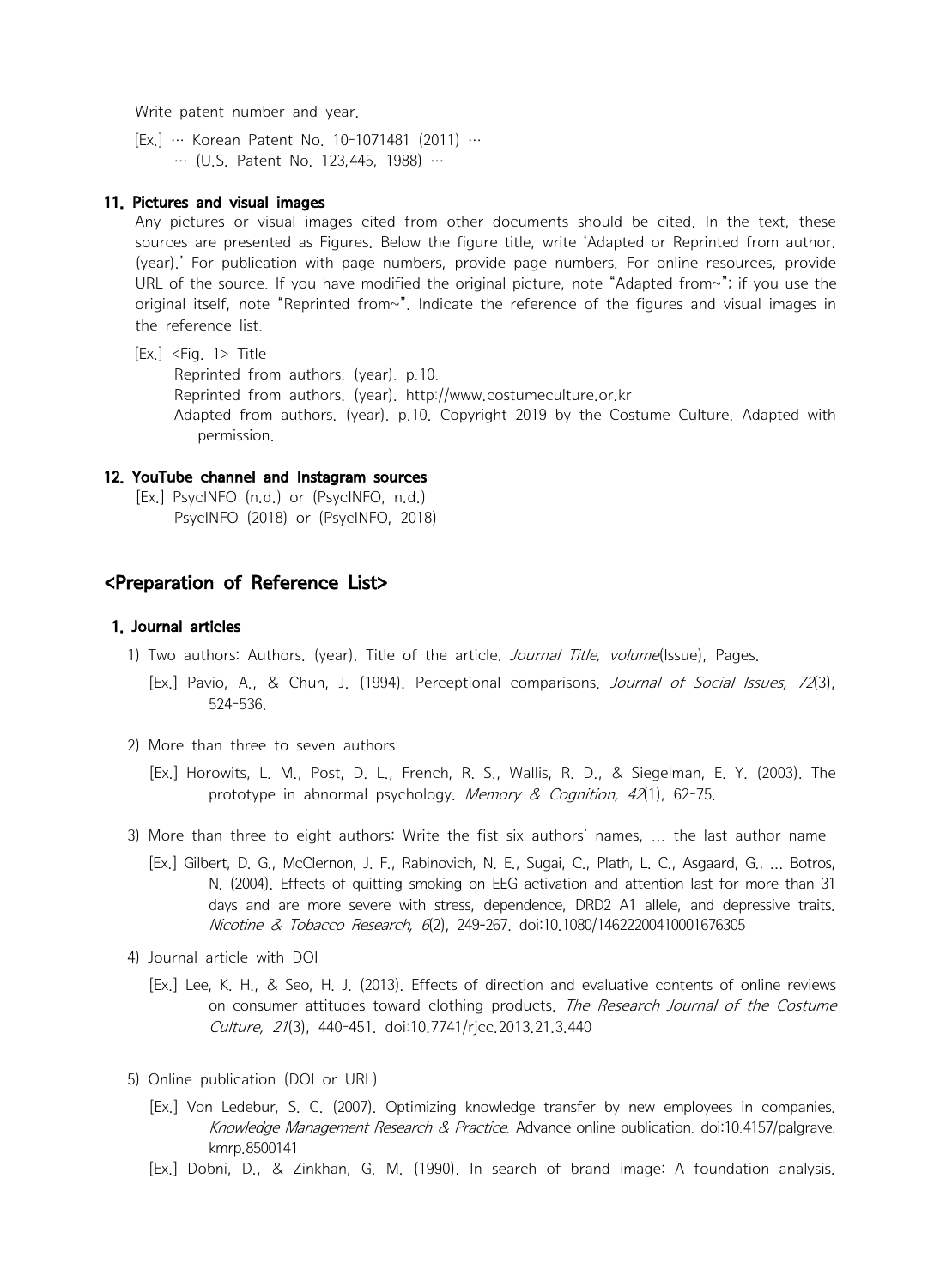Advances in Consumer Research. Retrieved November 20, 2000, from http://acrwebsite.org/ volumes/7005/ volumes/v17/NA-17

- Advances in Consumer Research. Retrieved November 20, 2000, from http://acrwebsite.org/<br>volumes/7005/ volumes/v17/NA-17<br>6) Non-English article: Write the original title in non English and provide title translated in Englis Advances in Consumer Research, Retrieved November 20, 2000, from http://acrwebsite.org/<br>volumes/7005/ volumes/v17/NA-17<br>Non-English article: Write the original itle in non-English and provide title translated in English<br>wi
- English anticle: Write the original title in non English and provide title translated in English<br>
Sol Non-English article: Write the original title in non English and provide title translated in English<br>
within [ ]. For or son-elles prédictives des difficultés de lecture au cours préparatoire? [Are teacher ratings in kindergarten predictive of reading difficulties in first grade?]. Approche Neuropsychologique des Apprentissages chez l'Enfant, 19, 5-17.<br>
(a) Non-English article: Write the original title in non English and provide title translated in English<br>
within []. For original name of the journal in non-English, present the 11) Magazine article: Authors. (year, month). Title of the article. Magazine Title, p. page. (Ex.) Ryu, S. J. (2015, February). Burrkeoru foreign particle of the article of Koryeong Shin family excavated from Ilyoung].  $\$ 
	- excavated from Ilyoung].  $\bar{p}$   $\neq$   $\frac{4}{3}$ , 17, 39-128.

### 2. Magazine article

- 
- Ex.] Koh, B. J. (1999). 일영 출토 고령신씨 유물소고 [Study on the textiles of Koryeong Shine<br>excavated from llyoung]. *한국복식, 17*, 39-128.<br>**2. Magazine article**<br>1) Magazine article: Authors. (year, month). Title of the article. *Magaz* 
	-
- **2. Magazine article:**<br> **2. Magazine article:**<br> **2. Magazine article:**<br> **2. Magazine article:** Authors. (year, month). Title of the article. *Magazine Title*, p. page.<br>
[Ex.] Ryu, S. J. (2015, February). Burrkeoru foreign research. Monitor on Psychology, 39(6). Retrieved December 28, 2012, from http://www. apa.org/monitor 1) With authors: Authors. (year, month day). Title of the article. Newspaper Title, p. page. (Ex.] Schwartz, J. (1993, September 30). Obesity affects economics, social status. The Washington Post, pp. A, A4. Post, pp. A, A4. **Design and article.** (year, month day). The article of the article. *Newspaper Title*, p. page. (Ex.] Schwartz, J. (1993, September 30). Obesity affects economics, social status. *The Washington Post*, pp

### 3. Newspaper article

- 
- Washington Post, p. A12. (1993, September 30). Obesity affects economics, social status. The Washington Post, pp. A, A4.<br>
2) Without authors: Title of the article. (year, month day). *Newspaper Title*, p. page.<br>
[Ex.] New
	- -
	-
- [Ex.] Schwartz, J. (1993, September 30). Obesity affects economics, social status. The Washington Post, pp. A, A4.<br>
2) Without authors: Title of the article. (year, month day). Newspaper Title, p. page.<br>
[Ex.] New drug app Retrieved October 25, 2010, from https://www.nytimes.com/2007/12/11/health/11iht-11brod. 8685746.html

## 4. Books

- 
- (Lx.) Hew analy suppears to strainly cut hist of death from literat randice, (1555, 3diy 15). The<br> *Washington Post*, p. A12.<br>
3) Online newspaper article: Provide retrieved date and URL of the source<br>
[Ex.] Brody, J. E. ( December 28, 2012, from http://ebookstore.trandf.co.uk/html/index.asp 2) Authors as individuals: Authors. (year). Title of the book. Location: Publisher.<br> **4. Books**<br>
2) Authors as individuals: Authors. (year). *Title of the book*. Location: Publisher.<br>
[Ex.] Frings, G. S. (2008). *Fashion f* **4. BOOKS**<br>
1) Authors as individuals: Authors. (year). *Title of the book*. Location: Publisher.<br>
[Ex.] Frings, G. S. (2008). *Fashion from concept consumer* (9th ed.). Seoul: Sigmapress.<br>
Shotton, M. A. (1989). *Computer* 
	- -
		- APA Task Force on the Sexualization of Girls. Retrieved October 25, 2010, from http://www. apa.org/pi/wpo/sexualization.html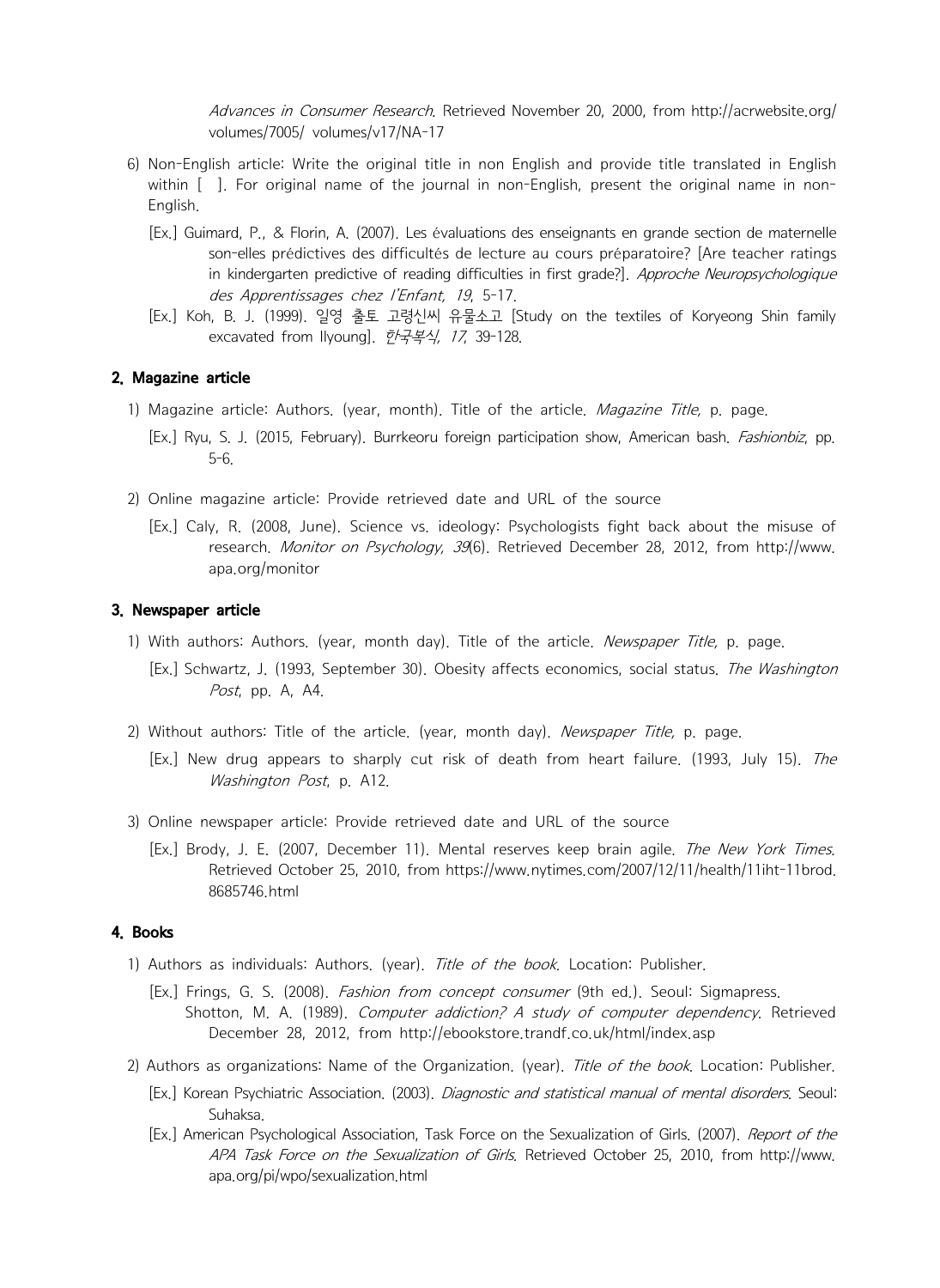- 3) Authors and publishers are the same organizations: Name of the Organization. (year). *Title of the<br>book*. Location: Author.<br>[Ex.] American Psychiatric Association. (1980). *Diagnostic and statistical manual of mental di* book. Location: Author.<br> *book.* Location: Author.<br>
[Ex.] American Psychiatric Association. (1980). *Diagnostic and statistical manual of mental disorders* (3rd ed.). New York: Author. 3) Authors and publishers are the same organizations: Name of the Organization. (year). *Title of the*<br> *book*, Location: Author.<br>
[Ex.] American Psychiatric Association. (1980). *Diagnostic and statistical manual of menta*
- 5) Translated books: Authors. (year). Translated books. Location: Author.<br>
[Ex.] American Psychiatric Association. (1980). *Diagnostic and statistical manual of mental disorders* (3rd<br>
ed.). New York: Author.<br>
4) No author
	- -
		- 2012, from http://www.m-w.com/dictionary/heuristic
- (Ex.) Michael Mark Publisher. (1996). Districts published in the North publisher.<br>
(B.) New York: Author.<br>
(Ex.) *Merriam-Webster's collegiate dictionary* (11th ed.). (2005). Springfield, MA: Merriam-Webster.<br>
[Ex.] *Merri* 4) No author: *Title of the book.* (y<br>
[Ex.] *Merriam-Webster's collegiate*<br>
[Ex.] Heuristic. (n.d.). In *Merrian*<br>
2012, from http://www.m<br>
5) Translated books: Authors. (yea<br>
(Original work published in year)<br>
[Ex.] Cowe [Ex.] *Merriam-Webster's collegiate dictionary* (11th ed.). (2005). Springfield, MA: Merriam-Webster.<br>
[Ex.] Heuristic. (n.d.). In *Merriam-Webster's online dictionary* (11th ed.). Retrieved December 28,<br>
2012, from http:/
	- published in 1973)
	- -
- S) Translated books: Authors. (year). *Title of the book* (Translator' name). Location: Publisher.<br>
(Original work published in year).<br>
[Ex.] Cowell, A. R. (1986). *The fashion theory* (J. Yoon, Trans.). Seoul: Sigmapress page-page). Location: Publisher. In Editor (Ed.), The fashion theory (J. Yoon, Trans.). Seoul: Sigmapress. (Original work<br>published in 1973)<br>6) Edited books<br>[Ex.] Letheridge, S., & Cannon, C. R. (Eds.). (2004). *Bilingual* 
	-
- 6) Edited books<br>
[Ex.] Letheridge, S., & Cannon, C. R. (Eds.). (2004). *Bilingual education: Teaching English as a*<br> *second language*. New York: Praeger.<br>
7) Book chapter: Authors. (year). Title of the book chapter. In E translated in English]. Location: Publisher. [Ex.] Letnenage, S., & Cannon, C. R. (Eds.). (2004). *Billingual education. Teacning English as a*<br>second language. New York: Praeger.<br>7) Book chapter: Authors. (year). Title of the book chapter. In Editor (Ed.), *Title o* Fyond Chapter: Authors, (year). Title of the book chapter. In Editor (Ed.), *Title of the book* (pp. page-page). Location: Publisher.<br>
[Ex.] Featherstone, M. (2005). The body in consumer society. In M. Featherstone (Ed.),
	-
	- of the idea of danger in the child]. Paris: Presses Universitaires de France.

## 5. Conference papers

- 
- 1) Published proceedings: Authors. (year). Title of the book in original language [Book title translated in English]. Location: Publisher.<br>
[Ex.] Hong, N. Y., Shin, H. S., & Choi, J. H. (2008).  $\rho A / \partial f$   $\frac{M}{5}$   $\frac{M}{5$ proposed corporate name and symbol. Proceeding of the  $81<sup>st</sup>$  Annual Convention of American Psychological Association, 8, 835-836.<br> **American Psychological Association, 8, 835-836.** 2)<br> **American Psychological Association, 8, 835-836.** 2)<br>
 2) Not published proceedings: Authors. (year). Title o **5. Conference papers**<br>
1) Published proceedings: Authors. (year). Title of the paper. *Title of the Proceedings, volume*, pages.<br>
[Ex.] Thumin, F. J., Craddick, R. A., & Birclay, A. G. (2010). Meaning and compatibility o
- 1) Polyosed Corporate name and symbol, *Proceeding Of the OF Annual Convention of*<br> *American Psychological Association, 8, 835-836.*<br>
2) Not published proceedings: Authors. (year, month). *Title of the paper*. Name of the 2) Not published proceedings: Authors. (year, month). *Title of the paper*. Name of the Conference,<br>Location.<br>
[Ex.] Brener, J. (2005, October). *Energy, information, and the control of heart rate*. Paper<br>
presented at the
	- presented at the meeting of The Society for Psychophysiological Research, Miami, FL.

### 6. Dissertations and Theses

- Name of University, City, Country.
	-
- doctoral dissertation, Hanyang *Inferioris, Seclidation, and the Complete Complete Trace, Laper*<br>presented at the meeting of The Society for Psychophysiological Research, Miami, FL.<br>**6. Dissertations and Theses**<br>1) Doctora University, City, Country.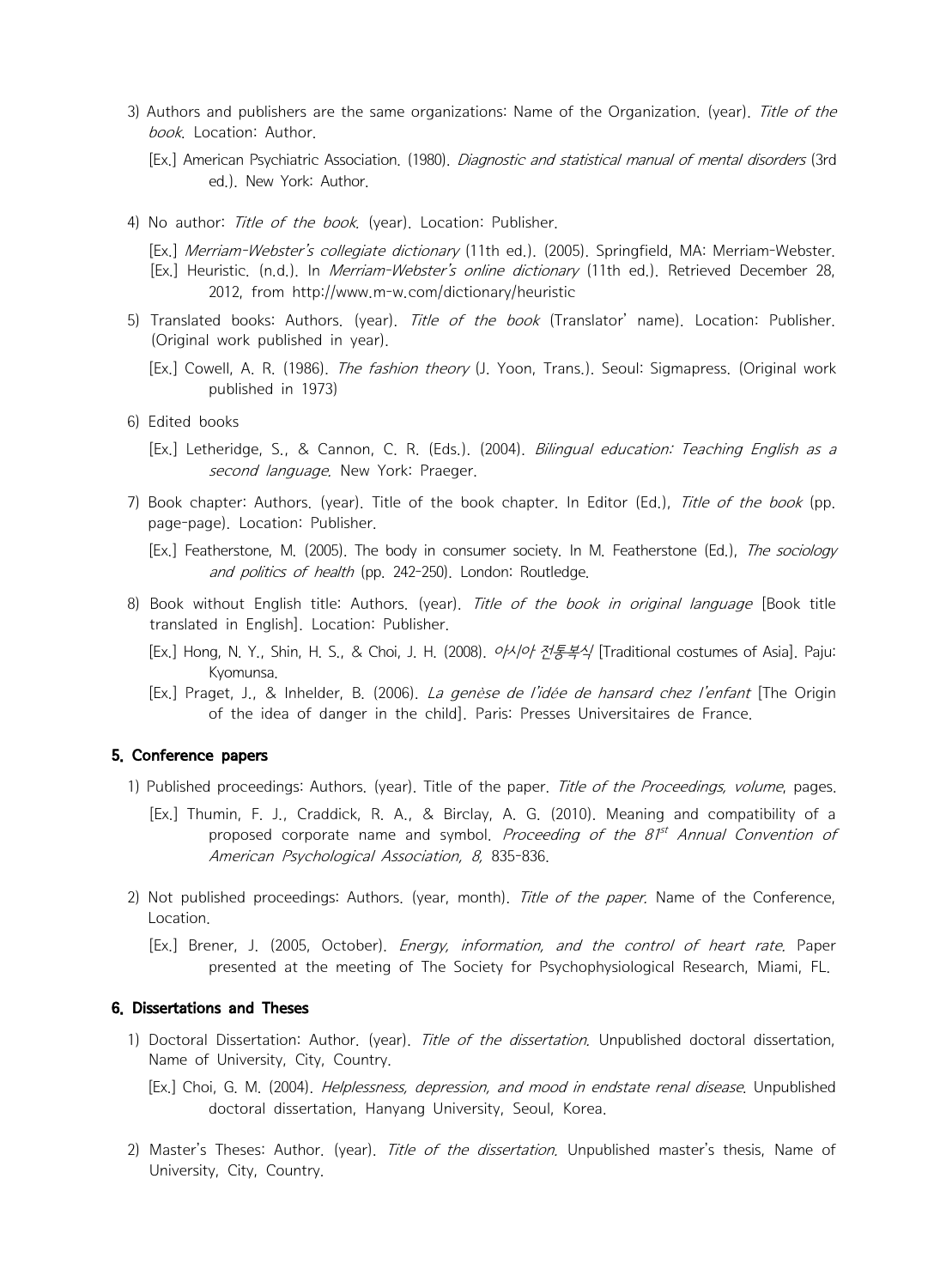[Ex.] Peterson, J. F. (2009). *Effective management training*. Unpublished master's thesis, Hanyang<br>University, Seoul, Korea. University, Seoul, Korea.

### 7. Secondary sources: Give the citation of the secondary sources only in the reference list.

- 8. Internet sources: Give the cited works.<br> **1. Secondary sources: Give the citation of the secondary sources only in the reference list.**<br> **1. Secondary sources: Give the citation of the secondary sources only in the refe** of the work. Site name. Retrieved date, from URL
- [Ex.] Peterson, J. F. (2009). *Effective management training*. Unpublished master's thesis, Hanyang<br> **7. Secondary sources: Give the citation of the secondary sources only in the reference list.**<br> **8. Internet sources: Giv** York Times. Retrieved from November 20, 2000, from http://www.nytimes.com/1999/02/ [Ex.] Hilts, P. J. (1999, February 16). In forec<br>
York Times. Retrieved from Novembe<br>
16/science/in-forecasting-their-emotio<br>
When there is no posting date: Write n.d.(nc<br>
When citing figures with no information of c<br>
[Ex.
	-
- 7. Secondary sources: Give the citation of the secondary sources only in the reference list.<br>
8. Internet sources: Give the URL of the cited works.<br>
1) When there are author names, posting date, title of the work: Author. **6. Internet sources. Give the OKL OT the cited works.**<br>
1) When there are author names, posting date, title of the work: Author. (year, month day). Title<br>
of the work. *Site name*. Retrieved date, from URL<br>
[Ex.] Hilts, www.vogue.com/fashion-shows/spring-2009-couture/jean-paul-gaultier/slideshow/details#55 of the work, *Site name*, Retrieved date, from URL<br>
[Ex.] Hilts, P. J. (1999, February 16). In forecasting their emotions, most people flunk out. *New*<br>
York Times. Retrieved from November 20, 2000, from http://www.nytimes
	-
- Fork Times. Netrieved from November 20, 2000, from http://www.nytimes.com/1999/02/<br>
16/science/in-forecasting-their-emotions-most-people-flunk-out.html<br>
2) When there is no posting date: Write n.d.(non dated) instead of po 24, 2020, from http://www.nytimes.com/2008/04/27/books/review/Zachareck-t.html?pagewanted  $=2$ 5) When citing figures with no information of creators: Write site name instead of author name.<br>
[Ex.] Vogue. (2009c, January 27). Jean Paul Gaultier spring 2009. Retrieved May 24, 2020, from https://<br>
www.vogue.com/fashio www.vogue.com/fashion-shows/spring-2009-couture/jean-paul-gaulter/slideshow/details#55<br>
4) For special types of sources (i.e., Book review, Blog post, etc.): Provide the types of source<br>
within [ ].<br>
[Ex.] Zacharek, S. (20
- date, from URL 24, 2020, from http://www<br>  $=$ 2<br>
5) Meaning of words cited from a c<br>
date, from URL<br>
[Ex.] String art. (2020). In *Wikiped*<br>
String\_art<br> **9. Legal Materials**<br>
1) Court decisions<br>
[Ex.] Lessard v. Schmidt, 349 F.<br>
Durfling Ex.] String art. (2020). In *Wikipedia*. Retrieved December 18, 2020, from https://en.wikipedia.org/wiki/<br>
String\_art<br> **9. Legal Materials**<br>
1) Court decisions<br>
[Ex.] Lessard v. Schmidt, 349 F. Supp. 1078 (E. D. Wis. 1972)
	- String\_art

## 9. Legal Materials

- 
- [Ex.] String art. (2020). In *Wikipedia*. Retrieved December 18, 2020, from htt<br>
String\_art<br> **9. Legal Materials**<br>
1) Court decisions<br>
[Ex.] Lessard v. Schmidt, 349 F. Supp. 1078 (E. D. Wis. 1972).<br>
Durflinger v. Artiles,
	-
- 10. Patents: Provide inventor(s) to whom the patent is issued and the official source from which 1) Court decisions<br>
[Ex.] Lessard v. Schmidt, 349 F. Supp. 1078 (E. D. Wis. 1972).<br>
Durflinger v. Artiles, 563 F. Supp. 322 (D. Kan. 1981). *aff'd*, 727 F.2d 888 (10th Cir. 1984).<br>
2) Legislative materials<br>
[Ex.] <sup>F</sup>Mental 2) Legislative materials<br>
[Ex.] <sup>F</sup>Mental Health Systems Act<sub>J</sub>. (1988), 42 U.S.C. § 9401,<br> **10. Patents: Provide inventor(s) to whom the patent is issued and the official source from which<br>
the patent information can be r** 
	- Office.

## 11. Video/Film

Englewood Cliffs, NJ: Prentice-Hall. 12. 12. YouTube Channel (Ex.) PsycINFO.<br>
12. YouTube Channel Channel (Ex.) Nass, J. B. (Producer), & Gluck, D. H. (Director). (1979). *Deeper into hypnosis* [Film].<br>
12. YouTube channel (Ex.) Nass, J. B. (Producer), & Gluc

[YouTube Channel]. Retrieved June 23, 2019, from http://youtube.com/PsycINFO

### 13. Instagram

Name of Instagram account holder [@account name]. (year, month). Photo page title [Instagram